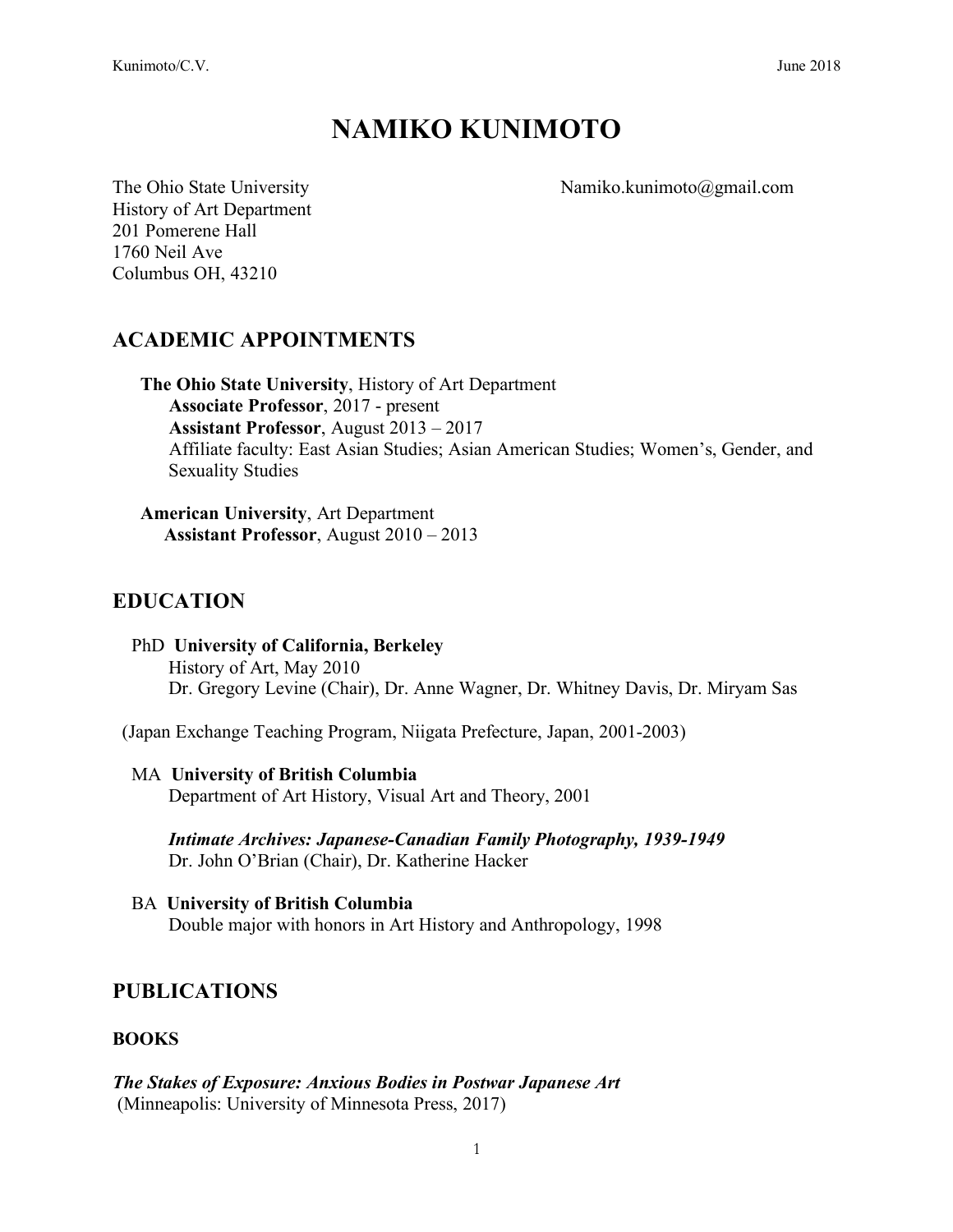reviews: *The Japan Times*, May 28, 2017, p 18; *Choice Connect*: A publication of the Association of College and Research Libraries, Vol. 54 No. 12 (August 2017); *ArtAsiaPacific* vol.105 (September/October 2017): 152-153.

Namiko Kunimoto, Etsuyo Yuasa, et al., ed. *Manga at a Crossroads* (Columbus: The Ohio State University Press), 2016.

**ARTICLES "Olympic Dissent: Art, Politics, and the Tokyo Games"** forthcoming, *Asia-Pacific Japan Focus*

**"Katsura Yuki and the Allegorical Turn"** under review

- **"Tactics versus Strategies: Chen Qiulin and the Production of Urban Space"** forthcoming, *Art Journal*
- **"Shiraga Kazuo: The Buddhist Hero"** in *Shiraga/Motonaga: Between Action and the Unknown*, Dallas Museum of Art (Dallas, New Haven: Dallas Museum of Art and Yale University Press, 2015), 74-79.
- **"Shiraga Fujiko"** *Passages Artforum* (October, 2015): http://www.artforum.com/passages/id=55840
- **"Tanaka Atsuko's** *Electric Dress* **and the Circuits of Subjectivity"** *The Art Bulletin*, XCV, no. 3 (September 2013): 465-483. (peer-reviewed)
- **"Shiraga Kazuo: The Hero and Concrete Violence"** *Art History*, 36, no. 1 (February 2013): 154-179. (peer-reviewed)
- **"Traveler-as-Lama Photography and the Fantasy of Transformation in Tibet"** *TransAsia Photography Review* 2, no. 1(October 2011). (peer-reviewed)
- **"Intimate Archives: Japanese Canadian Photography of the Internment"** *Art History* 27, no. 1 (February, 2004): 129 - 155. (peer-reviewed)

**"Aping Art: The Guerrilla Girls,"** *Discorder* (April 2000): 12.

#### **REVIEWS**

**Review:** *Bachelor Japanists: Japanese Aesthetics and Western Masculinities***.** CAA Reviews, March, 2018.

**Review:** *A Third Gender: Beautiful Youths in Japanese EDO-Period Prints and Paintings (1600-1868) Journal of Japanese Studies***.** Vol. 43, no 2, (Jul 2017): 416-418.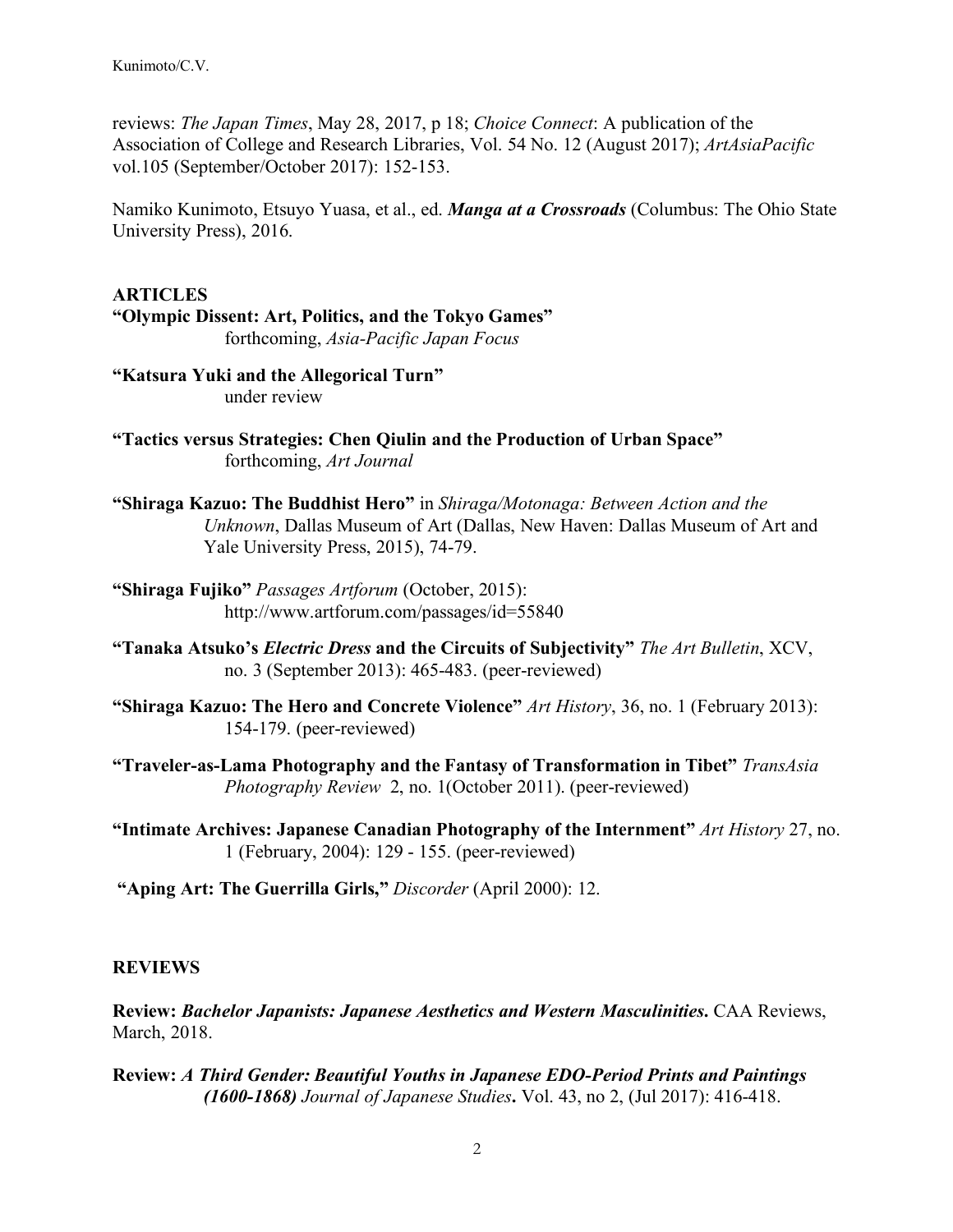**Review: "Gutai's Ascent"** *Art Journal* Vol. 72, No. 2 (Summer 2013): 114.

- **Review: "Gutai: The Spirit of an Era"** exhibition at the National Art Center, Tokyo, 2012, *Modern Asian Art* 11, (August 2012).
- **Review: "Reagan Louie, Art, and the Problem of 'Sex Work in Asia**,'" *International Institute for Asian Studies Newsletter* 33 (March 2004): 42.
- **Review: "In the Playhouse: Mariko Mori at the Tokyo Museum of Modern Art,"** *Last Call* (June 2001): 8-10.

#### **PRESENTATIONS**

#### **INVITED**

| "Exposed Bodies: Art and Feminism in Japan"                                    |
|--------------------------------------------------------------------------------|
| Terasaki Center for Japanese Studies, UCLA, February 2018                      |
| "The Stakes of Exposure in Postwar Japanese Art"                               |
| Institute for Japanese Studies, Ohio State University, October 2017            |
| "Global Modernism and the Production of Japanese Postwar Art"                  |
| The Idea of Global Modernism, University of California, Berkeley, October 2017 |
| "The Global Avant-Garde: Performance Art in Japan"                             |
| Visual Arts Lecture Series, Bennington College, October 2017                   |
| "Katsura Yuki's Othered Bodies"                                                |
| The Return of 10,000 Dharmas, University of California, Berkeley, May 2017     |
| "Figuration and Dissent"                                                       |
| Visual and Material Perspectives Workshop, University of Chicago, April 2017   |
| "Graduate Teaching Methods"                                                    |
| Columbus College of Art and Design, April 2017                                 |
| "Katsura Yuki and Folkloric Dissensus"                                         |
| Global Asias 4, Pennsylvania State University, March 2017                      |
| "Nakamura Hiroshi and the Stakes of Exposure"                                  |
| San Jose State University Abe Fukuda Lecture Series, March 2017                |
| "Art and Politics in Postwar Japan"                                            |
| Middlebury University, October, 2016                                           |
| "Gender and Image"                                                             |
| Sophia University, Tokyo, June 2016                                            |
| "The Stakes of Exposure in the Art of Katsura Yuki"                            |
| Kyoto Asian Studies Group, Doshisha University, March 2016                     |
| "Nakamura Hiroshi and the Politics of Embodiment"                              |
| Bowdoin College, November 2015                                                 |
|                                                                                |
| "The Kano School: Genealogies of Genius"                                       |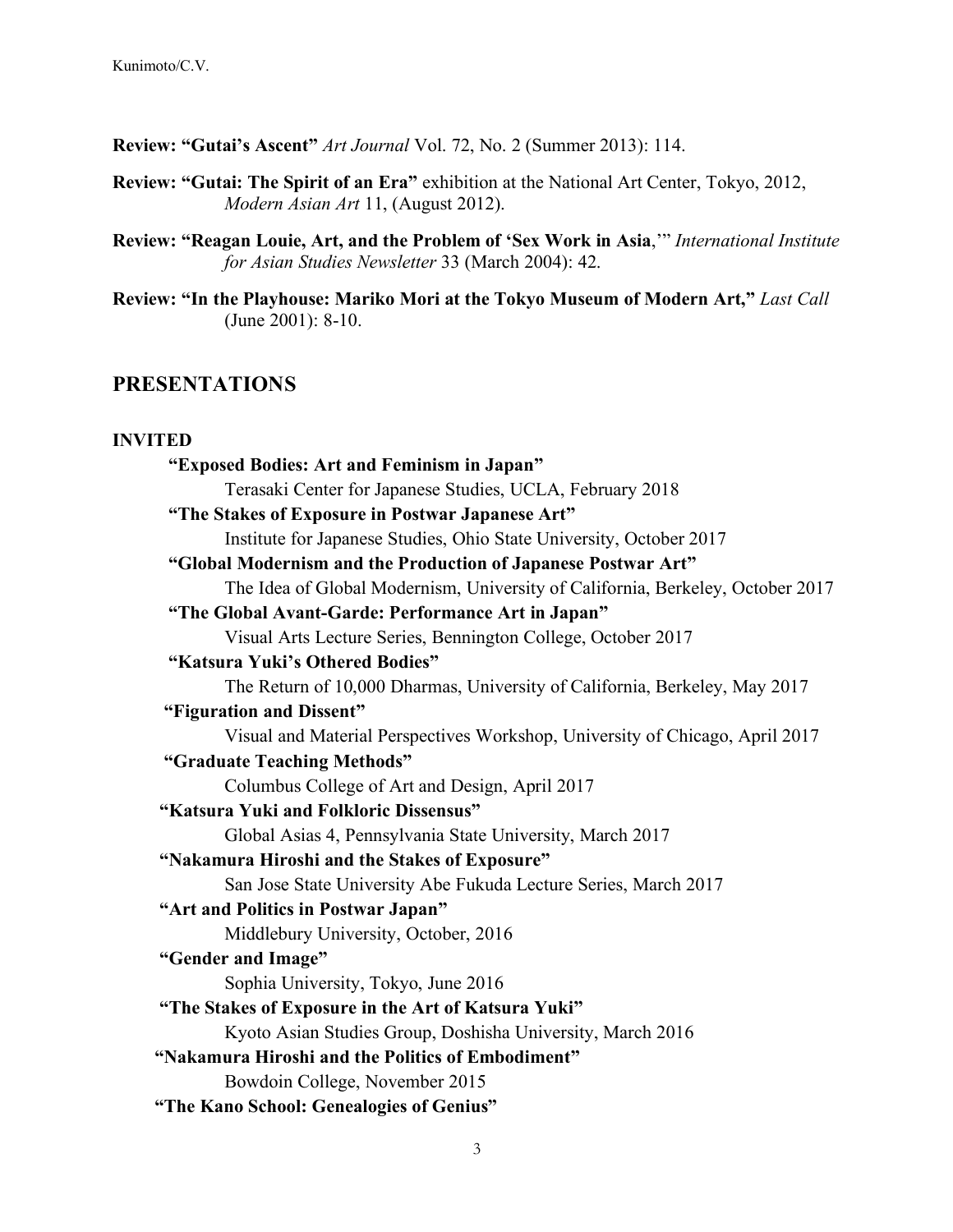Cincinnati Museum of Art, October 2015  **"Gendered Representation and the Minamata Disaster"** Ohio Wesleyan University, March 2015  **"My Work in the Multicultural Field"** The Ohio State University, March 2015  **Discussant, Manga at a Crossroads** The Ohio State University, April 2015  **"Katsura Yuki and the Allegorical Impulse"** Museum of Contemporary Art, Tokyo, May 2013  **"The Tropes of Masculinity in the Art of the Gutai"** Johns Hopkins University East Asian Studies Speaker Series, April 2013  **"Ai Wei-Wei's Art of Politics"** Hirshhorn Museum and Sculpture Garden, February 2013 **"Tactics and Strategies: Asian Women Artists"**  New Geographies of Feminist Art Conference, Seattle; November 2012 **"Chen Qiulin, Tanaka Atsuko and the Production of Urban Space"** Feminist Art History Conference, Washington, DC; November 2012 **"Tanaka Atsuko and the Circuits of Subjectivity"**  George Washington University, Washington, DC; September 2012  **"Scale and Subject in Tanaka Atsuko's** *Notebooks***"** Townsend Center, University of California, Berkeley; October 2009  **"Portrayals / Betrayals: Photography in the 1940s"** Japanese-Canadian National Museum, Vancouver; May 2001 **REFEREED "Art in Transwar Japanese Art"** Asian Studies Conference Japan, Tokyo, June 2018 **"Olympic Dissent: Art Politics and the Tokyo Games"** Association for Asian Studies, Washington DC, March 2018  **"Reorganizing the Art World: Postwar and Contemporary Collectives in Asia**  College Art Association, Los Angeles, February 2018 **"The National Body and the Carnal Body"** Midwest Art History Society Conference, Cleveland, April 2017 **"Unnatural Bodies: Art and the Lucky Dragon Incident"** Association of Asian Studies Conference, Toronto, March 2017 **"Thresholds of Exposure in Cold War Manga"** College Art Association Conference, New York, February 2017 **"Katsura Yuki and the Zoomorphic Avant-garde"** Asian Studies Conference Japan, July 2016 **"Art and Politics in Postwar Japan"**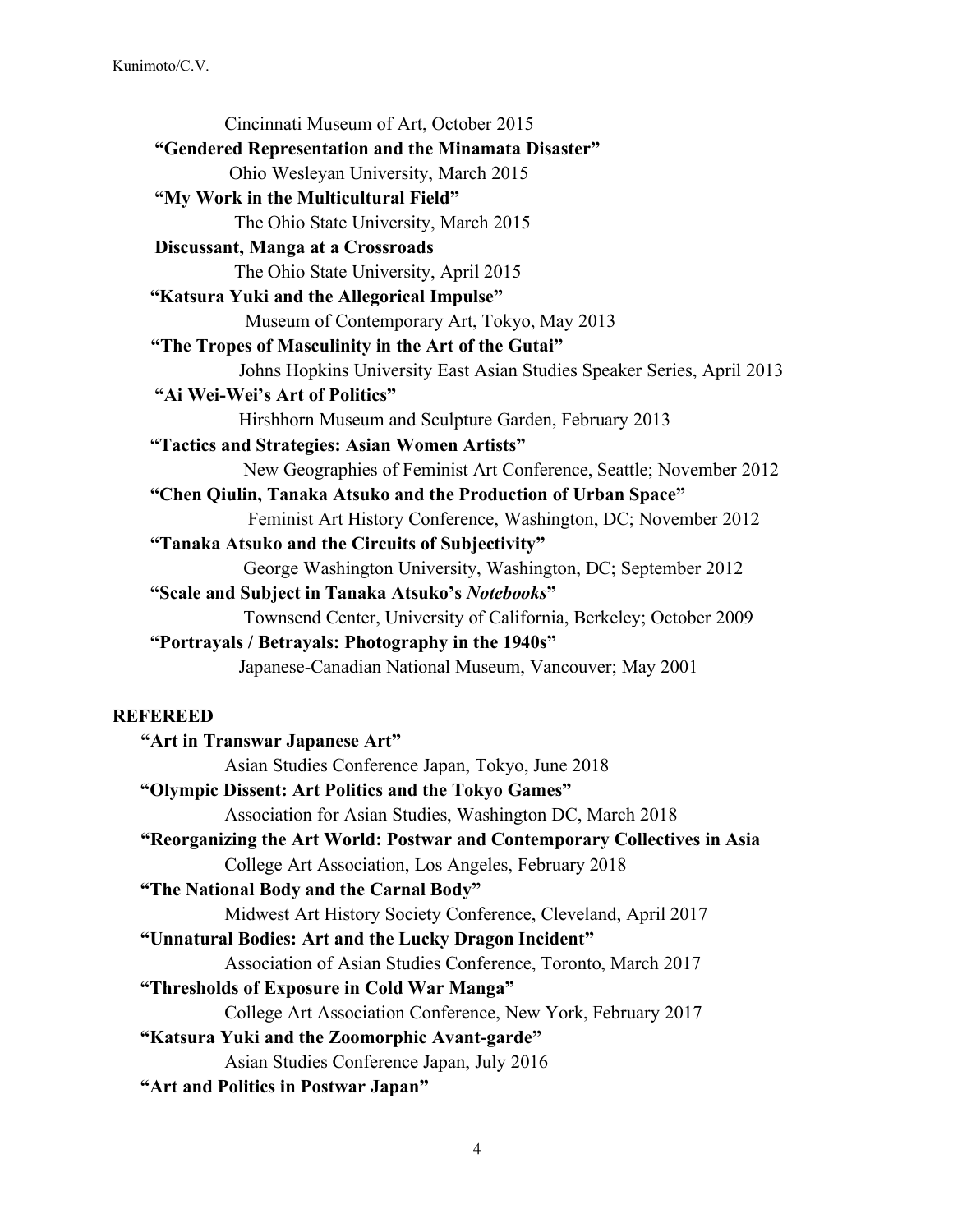Cultural Typhoon, Tokyo, July 2016  **"Katsura Yuki's Queer Bodies"** College Art Association Conference, February 2016  **"Katsura Yuki and Bodies of Resistance"** Midwest Conference on Asian Affairs, October 2015  **"Nakamura Hiroshi and Masculine Embodiment"** Association for Asian Studies Conference, Philadelphia, March 2014  **"Gender and Nation in Postwar Japanese Art"** College Art Association, Chicago, February 2014  **"Katsura Yuki's Fables"** Feminist Art History Conference, Washington, DC; November 2013 **"Shiraga Kazuo: The Hero and Concrete Violence"**  Asian Studies Association Conference, Honolulu; April 2011 **"Traveler-as-Lama Photography: The Fantasy of Transformation in Tibet"** College Art Association Conference, New York; February 2011 **"Tanaka Atsuko and the Materiality of the Body"**  UBC Graduate Symposium, Vancouver; February 2009 **"The Stakes of Aesthetics: Ernest Fenollosa's Theory of Art"**  Workshop on Japanese Art History, London; June 2006 **"Discipline and Distribution in Visual Culture"** University of California Berkeley Graduate Symposium; March 2004 **"A Place of Refuge: Japanese-Canadian Family Photographs, 1939-1949"**  University of Southern California Graduate Symposium; March 2001 **"Body Topography: Visitor Performance at the Vancouver Art Gallery"** University of British Columbia Graduate Symposium; March 2000

#### **PANELS CHAIRED**

 **"I'm From Here: States of Asian/American APIDA in Ohio"** Ohio State University, April 2018  **"Spectacle and Crises at the Tokyo Olympic Games: 1940, 1964, and 2020"** Association for Asian Studies, Washington, DC, March 2018  **Midwest Japan Seminar** Ohio State University, Columbus, November 2017  **"Gender and the Avant-Garde"** Midwest Art History Society Conference, Cleveland, April 2017  **"Gender Politics in Postwar Japan"** College Art Association, New York City, February 2017  **"Approaches to Art and Politics in Postwar Japanese Art"** College Art Association, Chicago, February 2013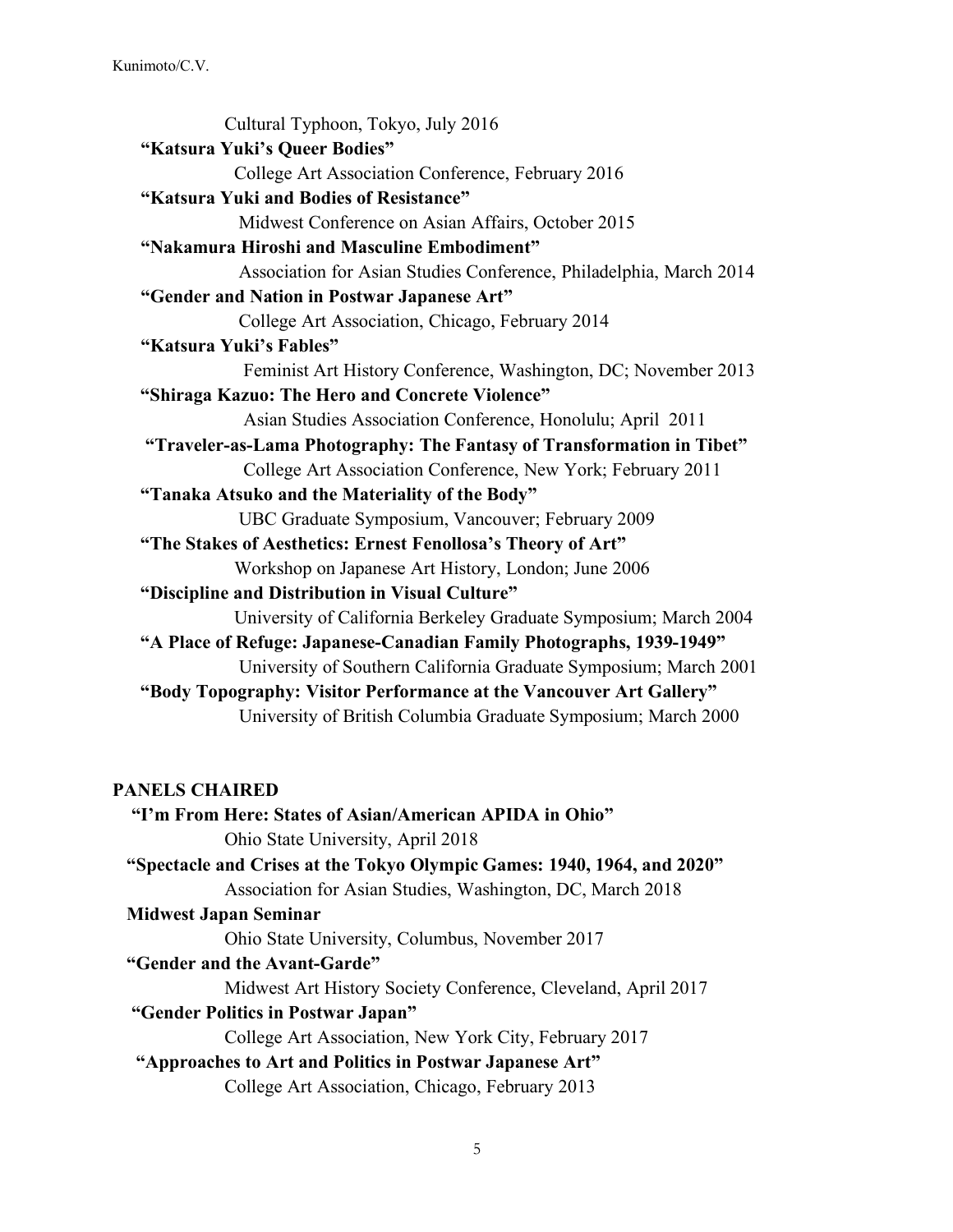## **"Inventing Media, Transforming Genres in Modern Asian Art"**

Feminist Art History Conference, Washington DC, November 2013

# **TEACHING INTERESTS**

| Japanese Art and Architecture        | Modern and Premodern Global Art Movements |
|--------------------------------------|-------------------------------------------|
| <b>Buddhist Art and Architecture</b> | Transnational theory                      |
| Feminism and Gender Issues           | Nationalism and Orientalism in Asia       |
| Photography                          | Visual Culture in Asia                    |
| Methodology and Theory               | Asian American Art                        |

## **SELECT AWARDS AND FELLOWSHIPS**

| OSU Distinguished Alumni Teaching Award                           | 2018          |
|-------------------------------------------------------------------|---------------|
| OSU Arts and Humanities Larger Grant                              | 2017          |
| Northeast Asia Council of the Association for Asian Studies grant | 2016          |
| WGSS Coca-cola Critical Difference Grant                          | 2016          |
| Meiss/Mellon Author's Book Award                                  | 2015          |
| OSU Arts and Humanities Smaller Grant                             | 2015 and 2016 |
| Japan Foundation Research Fellowship                              | 2015/2016     |
| <b>Faculty Research Support Grant, American University</b>        | 2012 and 2013 |
| CAS Faculty Spring and Fall Mellon Awards                         | 2010 and 2011 |
| American University International Travel Award                    | 2010          |
| Chancellor's Dissertation-Year Award                              | 2009-2010     |
| Japan Art History Forum Chino Kaori Memorial Essay Prize          | 2008          |
| Japan Foundation Research Fellowship                              | 2007-2008     |
| College Women's Association of Japan Fellowship                   | 2006-2007     |
| Social Sciences and Research Council of Canada Fellowship         | 2003-2007     |
| Institute of East Asian Studies Fellowship                        | 2003-2005     |
| Center for Japanese Studies Language Fellowship                   | 2003-2005     |
| University of British Columbia University Grant Fellowship        | 1999-2000     |

## **SERVICE**

#### **EXTERNAL**

| • Elected Vice-President, Japanese Art History Forum  | $2017$ – present |
|-------------------------------------------------------|------------------|
| • Manuscript reviewer, University of Hawaii press     | 2017             |
| • Conference organizer, Midwest Japan Seminar         | 2017             |
| • Manuscript reviewer, University of California Press | 2017             |
| • Referee, Journal of Asian Humanities                | 2017             |
| • Grant reviewer, National Endowment for the Arts     | 2016             |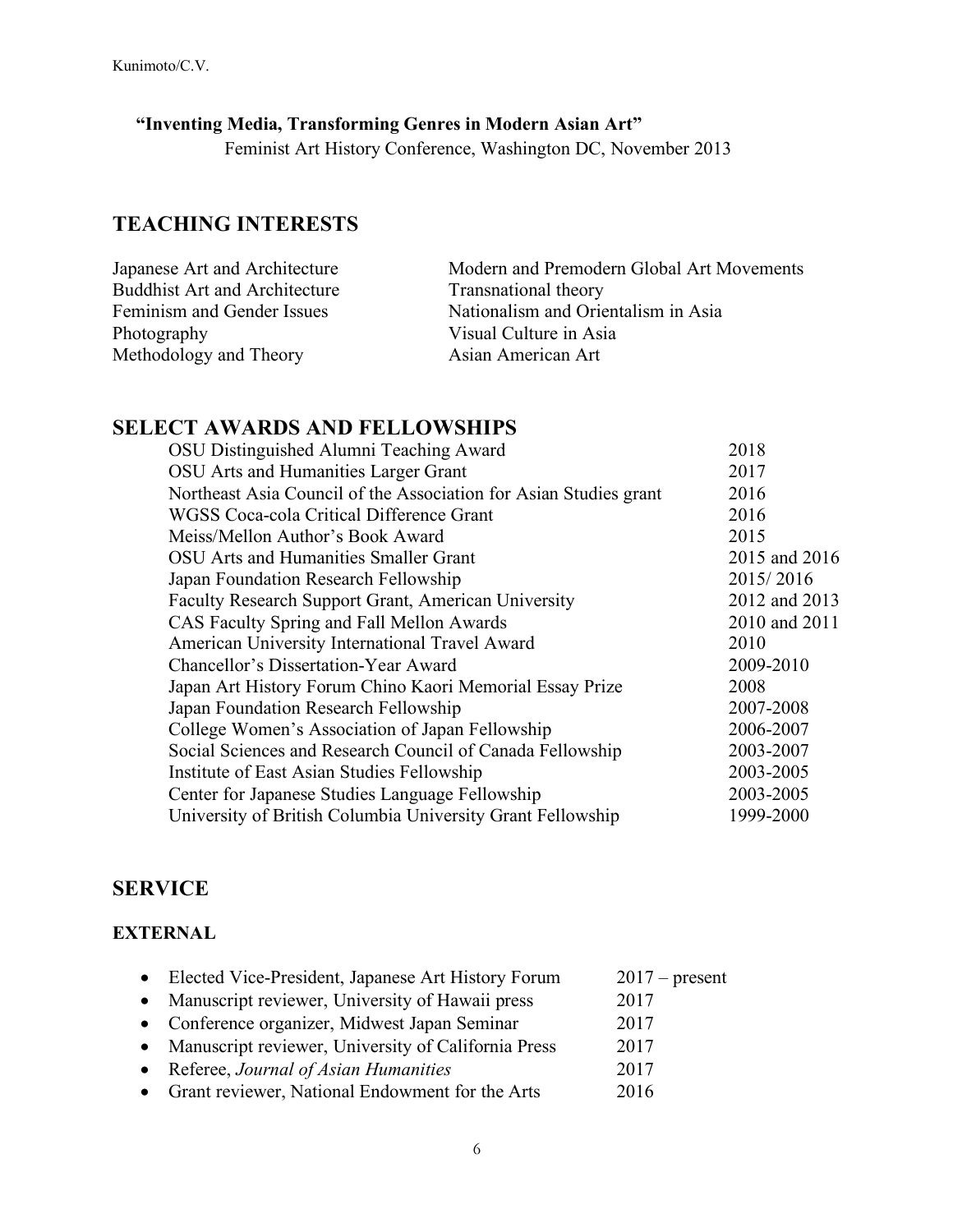|           | • Manuscript reviewer, Brill Press                                | 2016       |
|-----------|-------------------------------------------------------------------|------------|
|           | • Referee, Asian Diasporic Visual Cultures and the Americas 2016  |            |
| $\bullet$ | Japan Arts and Globalization, Executive Board Member 2015-present |            |
|           | • Referee, $Artmargins$                                           | 2015       |
|           | • Referee, Modernism and Modernity                                | 2014       |
|           | • Grant Reviewer, Czech Science Foundation                        | 2013       |
|           | • Referee, $Art History$                                          | 2013, 2016 |
|           |                                                                   |            |

#### **DEPARTMENTAL**

|           | Group for the Intellectual Life of the Department         | $2016$ - present      |
|-----------|-----------------------------------------------------------|-----------------------|
| $\bullet$ | First-year Graduate advisor                               | 2016 -present         |
| $\bullet$ | Search committee, Experimental Cinema                     | Spring 2015           |
|           | <b>OSU</b> Departmental Honors Advisor                    | $2014 - 2015$         |
|           | OSU Undergraduate Advisory Committee                      | Fall 2013 - 2015      |
|           | <b>OSU Graduate Studies Committee</b>                     | Fall $2013$ – present |
| $\bullet$ | Faculty Advisor for the AU Honors 101 Program             | Fall 2012             |
| $\bullet$ | Search committee, Renaissance term faculty, AU            | 2012                  |
|           | Chair of Undergraduate Studies, AU                        | $2011 - 2013$         |
| $\bullet$ | Search committee, Modern European tenure-track, AU        | 2011                  |
| $\bullet$ | MA admissions committee, AU                               | $2010 - 2013$         |
| $\bullet$ | MA assistantship awards committee, AU                     | $2010 - 2013$         |
| $\bullet$ | MA comprehensive exam committee, AU                       | $2010 - 2013$         |
| $\bullet$ | MA teaching assistant awards committee, AU                | $2010 - 2013$         |
| $\bullet$ | MA AU/GWU Graduate Symposium organizing Committee         | $2010 - 2013$         |
| $\bullet$ | BA and MA Awards Committee, AU                            | $2010 - 2013$         |
|           | Organizing committee, Feminist Art History Conference, AU | $2010 - 2013$         |
|           |                                                           |                       |

### **UNIVERSITY**

| • Asian American Studies, Director                                     | 2017-present     |
|------------------------------------------------------------------------|------------------|
| • Buckeyes First (for those first in their families to attend college) | 2017-present     |
| • Eminence Scholars Review Committee                                   | 2017             |
| • East Asian Studies MA Program Faculty                                | $2015$ - present |
| • Asian American Studies Committee, OSU                                | $2013$ - present |
| • Diversity and Identity Studies Collective, OSU                       | $2013$ - present |
| • Committee for Asian Studies Major, AU                                | 2012-2013        |
| • Honors Program Committee, AU                                         | 2011-2013        |

# **PROFESSIONAL MEMBERSHIPS**

- College Art Association 2003 Present
- Japanese Art History Forum 2005 Present
- Association of Asian Studies 2005 Present